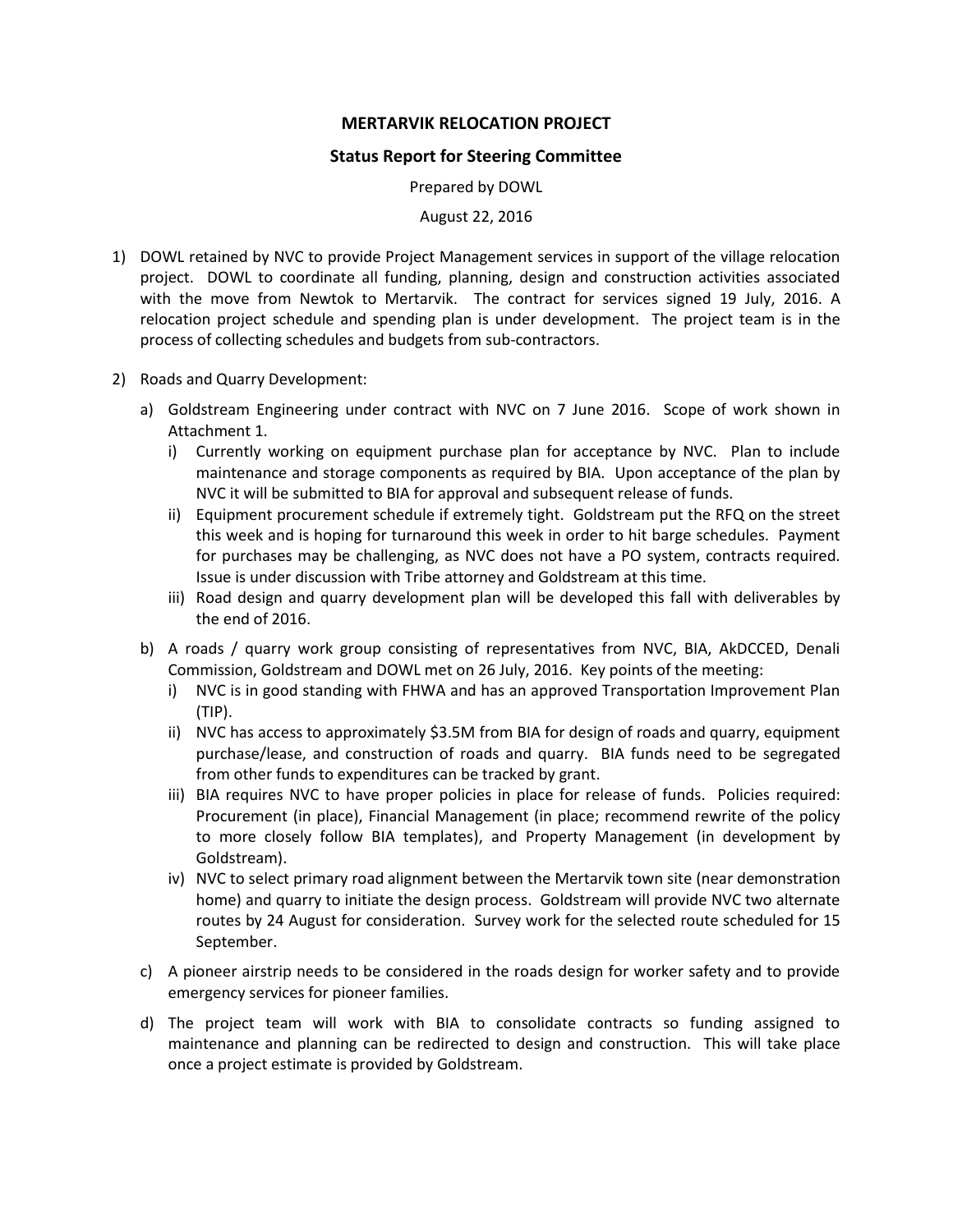- 3) Housing
	- a) CCHRC
		- i) Demonstration house completed this month and is ready for owner move-in. The 'all in' cost is estimated at \$320,000, **excluding** site development costs.
		- ii) Working with AVCP Regional Housing Authority on a housing master plan for Mertarvik. CCHRC will complete an assessment of overall need, develop homes that are affordable and self-sufficient, evaluate the 12 home relocation project for energy retrofits and foundation systems. Report is due in November 2016.
	- b) FEMA/AkDVMA
		- i) NVC, Denali Commission, AkDCCED, CRW Engineers and AkDHS/MA met on 5 August, 2016 to discuss the status of the 12 home relocation project funded by FEMA and AkDVMA. There has been no progress on the project since April 2016.
		- ii) The State has requested NVC to provide clear direction, in writing, on the status of the application for the relocation of 12 homes by 31 August, 2016.
			- (1) If NVC is committed to the relocation plan, then the State / FEMA will resume the EA process for permits and CRW will develop bid documents for release in spring of 2017.
			- (2) If NVC not committed to the relocation plan, then State will withdraw funds for the grant and stop work on the relocation effort.
			- (3) If NVC wishes to pursue an acquisition plan, then a new application will be required. This will require FEMA review and approval; NVC will have to fund the costs to put together a new application.
	- c) HUD
		- i) Imminent Threat Grant. HUD is waiting for additional environmental information from NVC to complete their work. DOWL contacting HUD to determine what assistance may be provided.
	- d) AVCP-Regional Housing Authority
		- i) Title VI Program. Application process underway to release approx. \$974,000 that will be used to build new homes in Mertarvik. Romy believes the process will be complete by November.
		- ii) AVCP-RHA is lead agency for a housing assessment for Mertarvik. Report from CCHRC due in November on their findings.
- 4) Mertarvik Evacuation Center (MEC)
	- a) MEC Foundation Protection project attempting to get underway. CCHRC with force account crew will install new covering material over the foundation to protect it from weather degradation. Funds provided by AkDCCED grant and released to CCHRC.
	- b) NVC, DOWL and AkDCCED will develop plan over the next two months for the final design of the shell of the building; key issue is obtaining design services. The goals are to have bid ready documents by end of 2016, bid the project in the first quarter of 2017, and construct the shell in the summer of 2017.
	- c) Started coordinating with USACE to identify steps necessary for the release of Section 117 funding which will be assigned to the interior of the MEC. The USACE requires a 35% match which will be provided by the existing SOA and possibly DC funding.